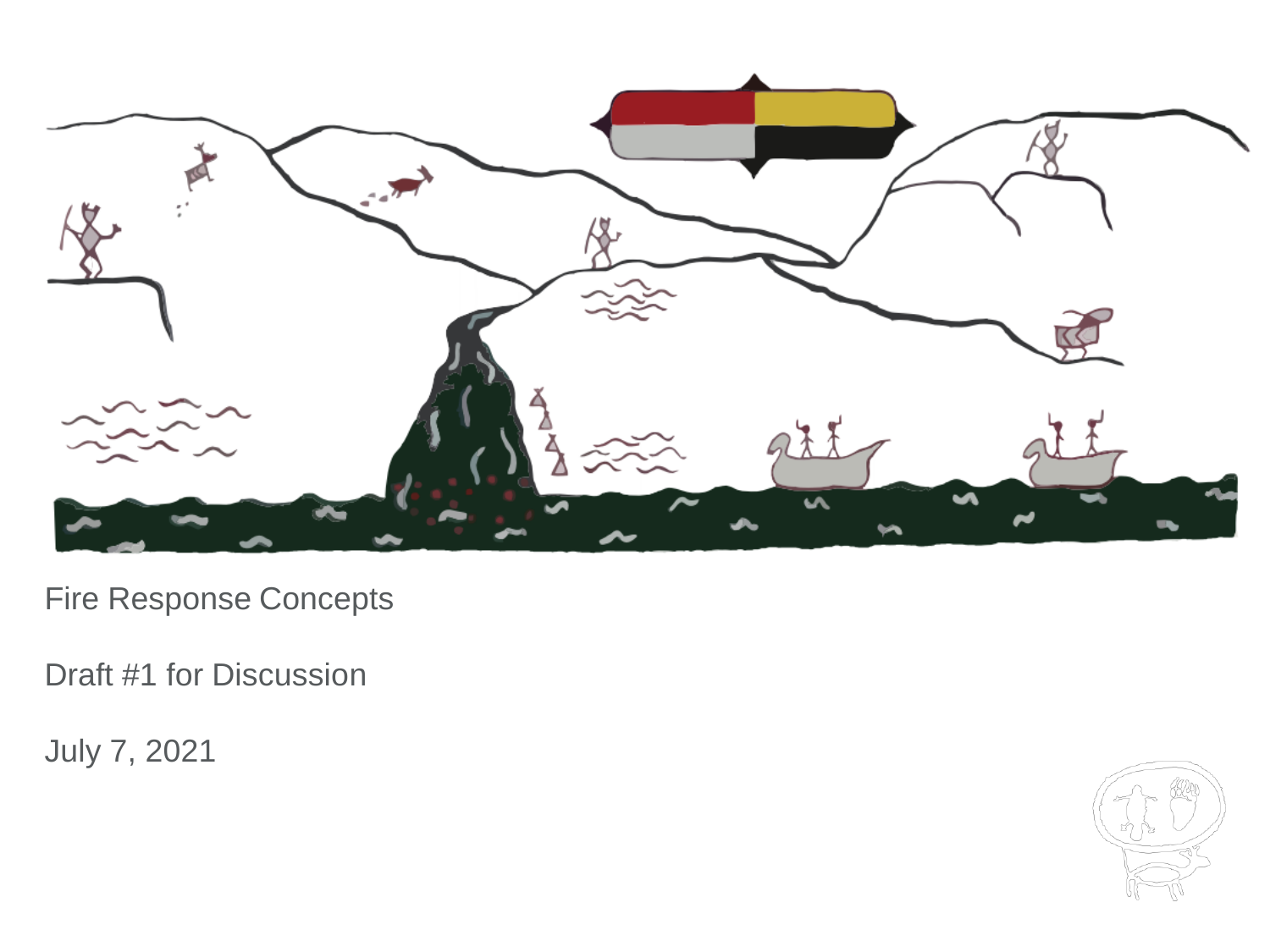## Context

- On June 30 Lytton BC experienced a devastating fire resulting in the loss of approximately 90% of the community's structures
- This included the loss of key community buildings, many residential homes and infrastructure
- Kanaka Bar has also been impacted by these fires in many different ways, however, the community itself remains:
	- Safe from current fires
	- A FireSmart Community
	- Home to operating community infrastructure
		- E.g. Water, power, telcom
	- Ready to advance projects that support our friends and family in this tough time
- Therefore, Kanaka Bar is proposing to offer temporary housing and administrative buildings to help those in need

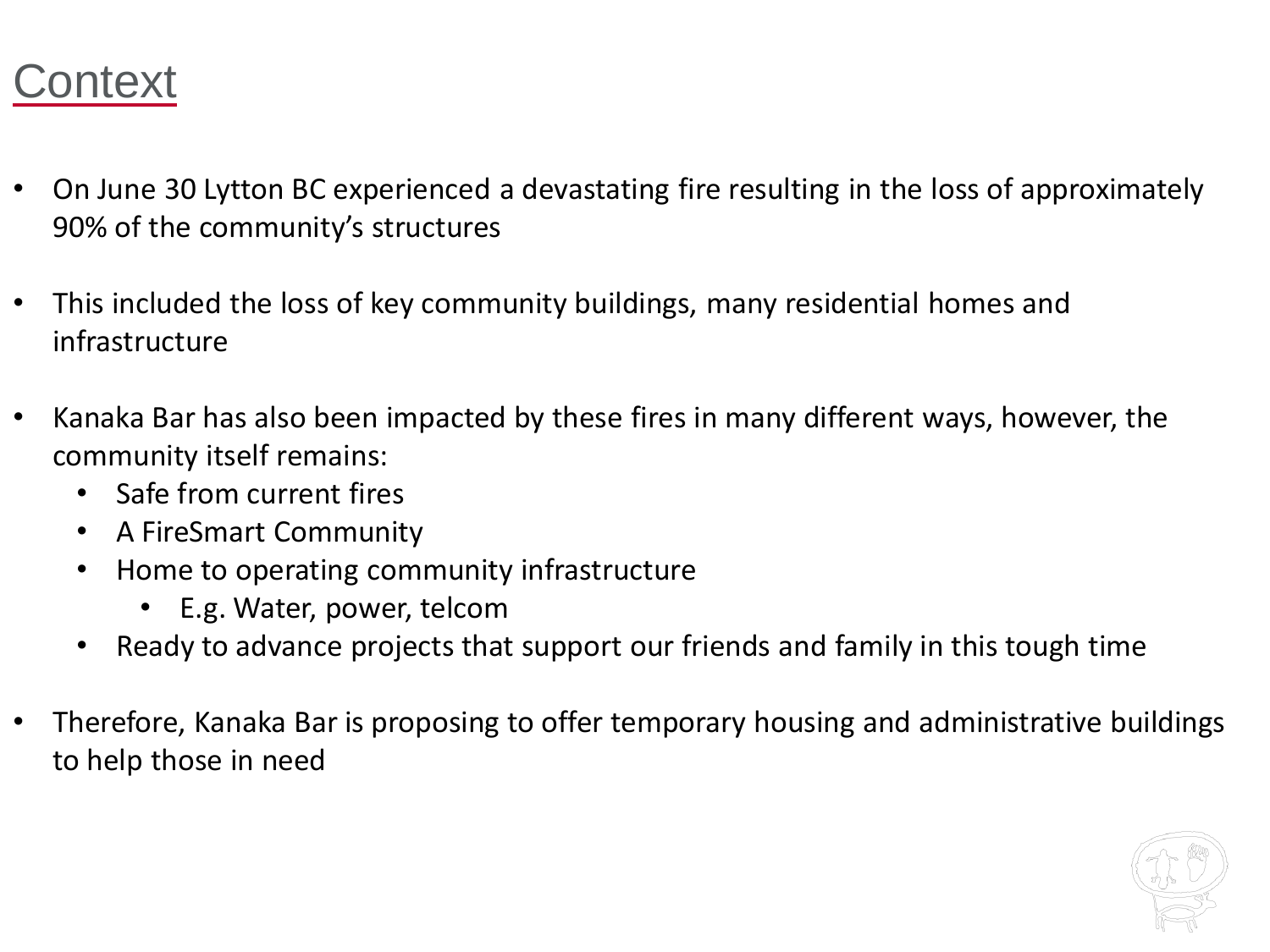## Four Potential Sites in Kanaka

Thus far, have considered four key sites:

- Lot  $4$
- HWY 1
- Lot 16
- Areas in Upper Kanaka

Proposed concepts aim to expedite construction, align with long-term projects, and be as cost effective as possible

Based on efforts to date focus will be on HWY 1 and Lot 4

Other sites are still being considered and under review

Two immediate projects that can be mobilized in short order are illustrated on the following slides

• NOTE- specific floor plans based on info provided. Can be adjust based on specific regional need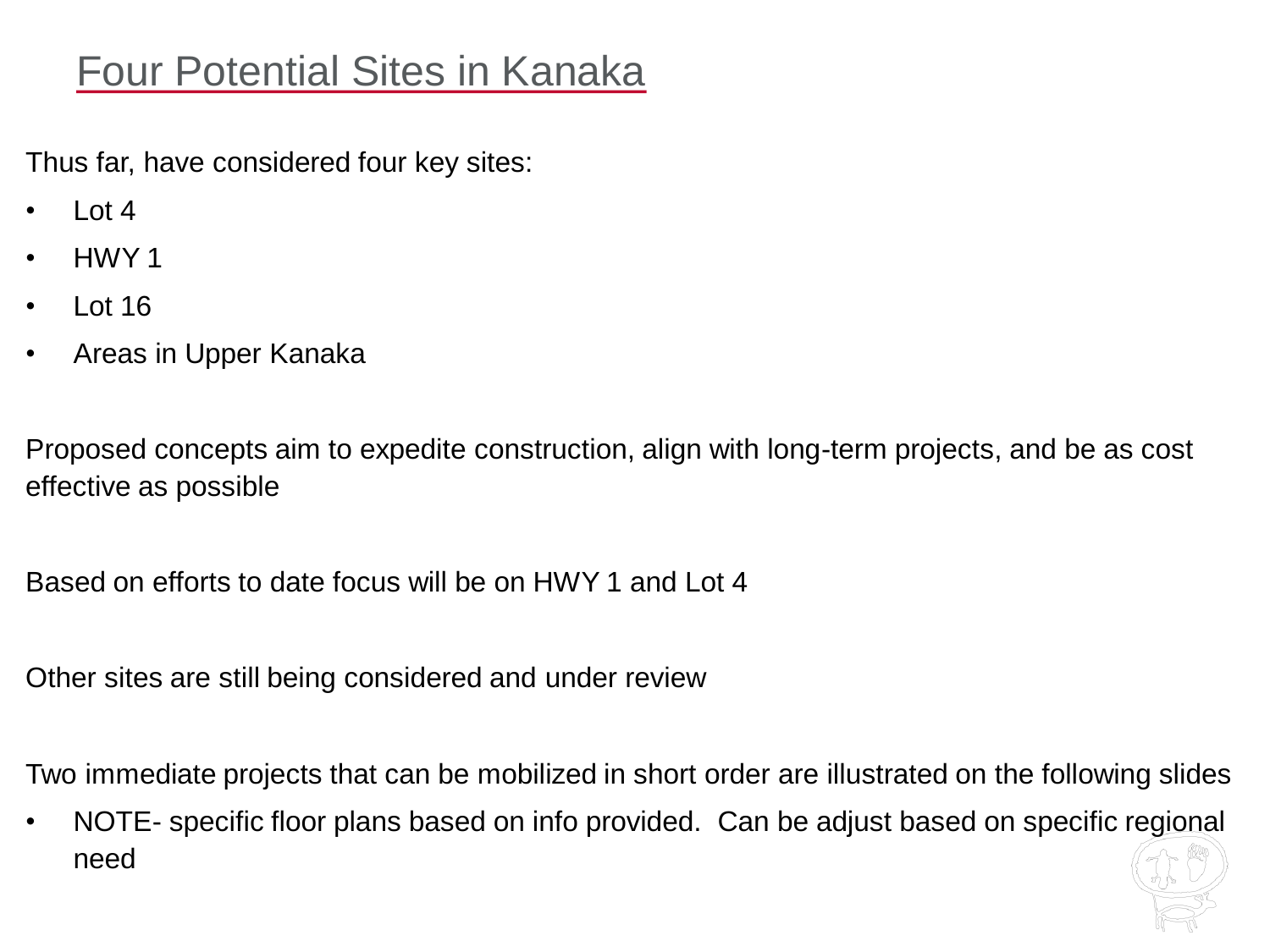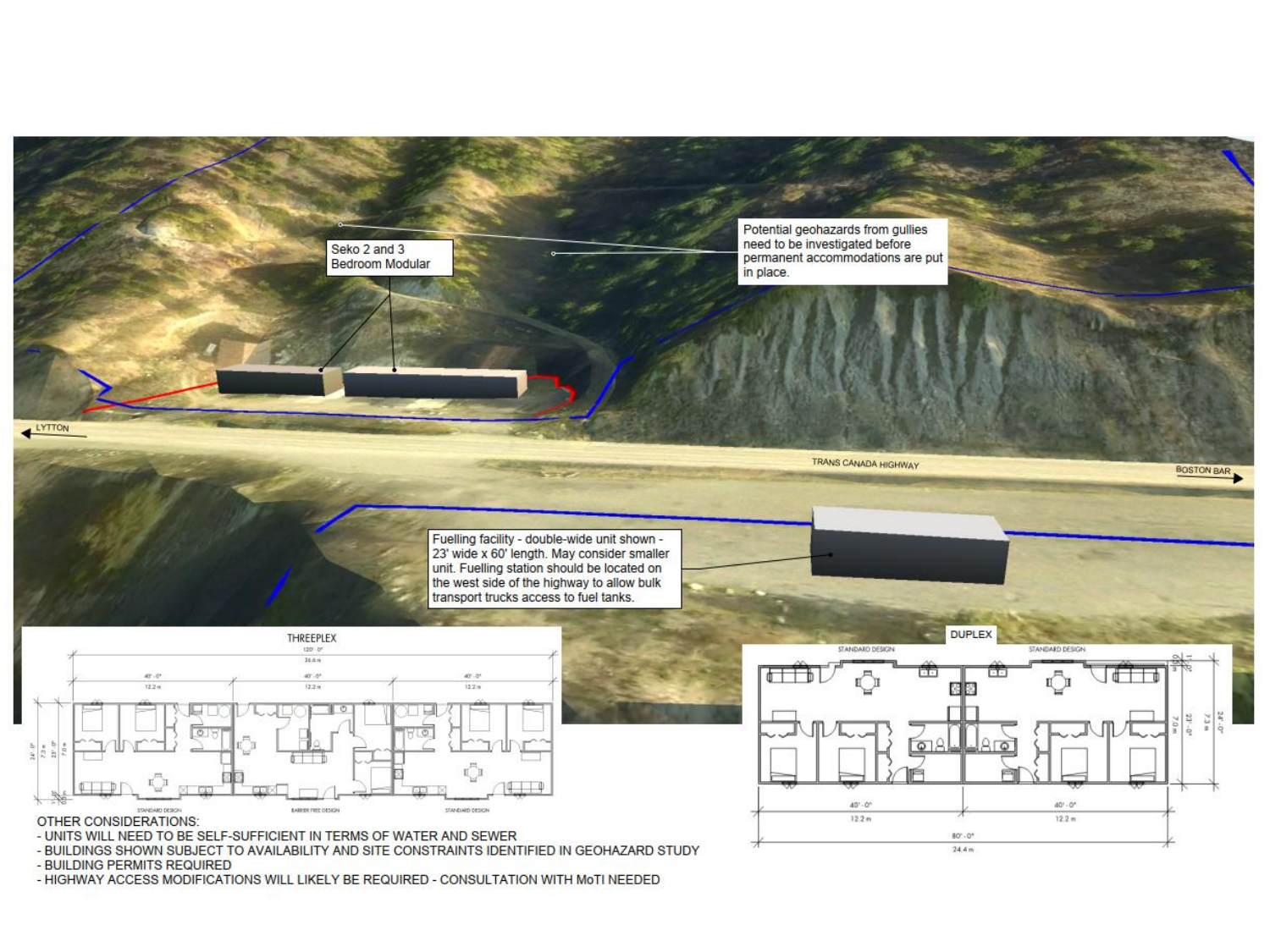

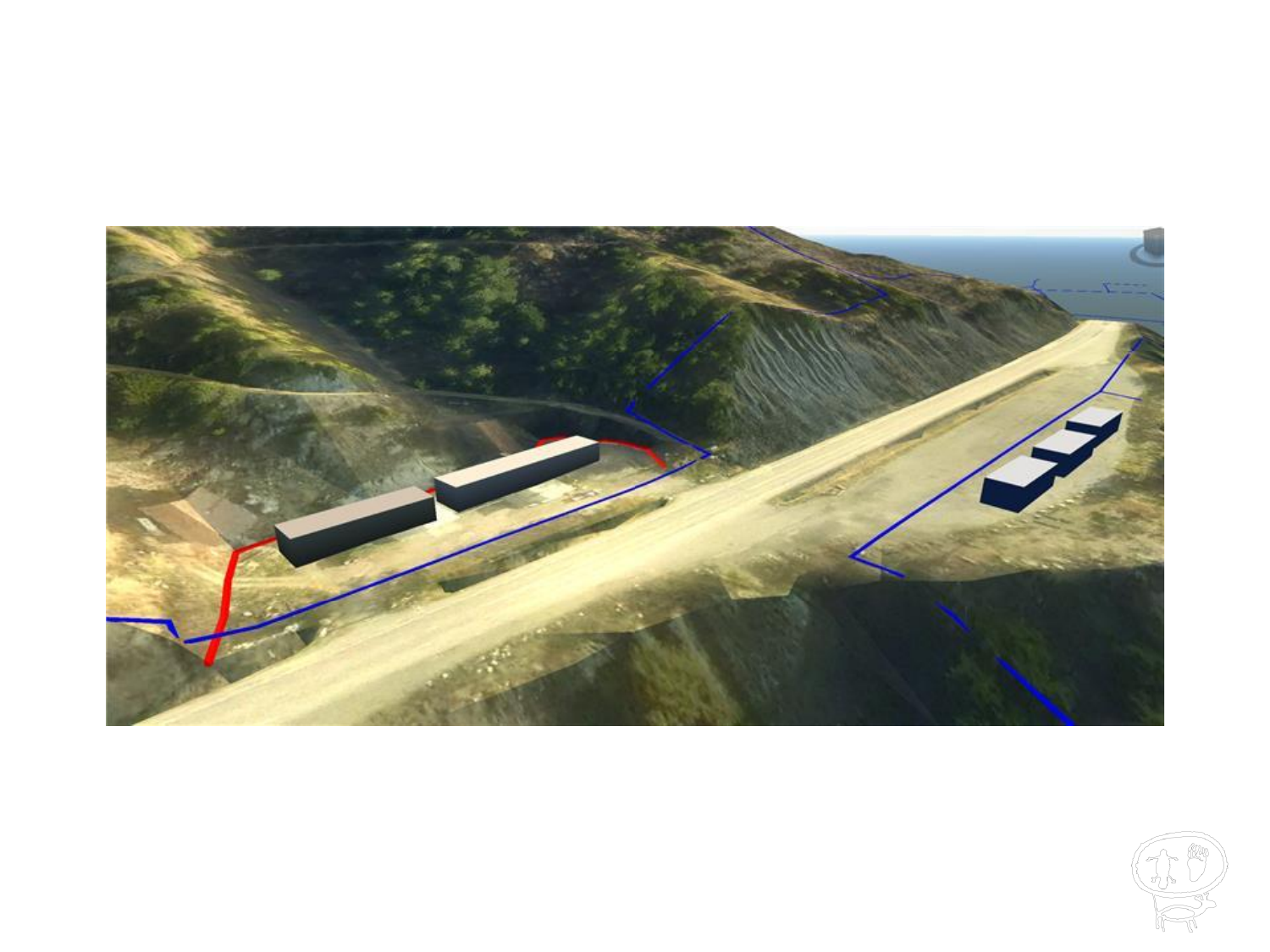



Gravel area for temporary housing -Modular 3-plexes shown - total of 18 units. Extreme can push the topsoil in a few days

#### **OTHER CONSIDERATIONS:**

- SEWAGE WILL NEED TO BE STORED AND PUMPED IN TANKS

- ELECTRICAL WILL NEED TO BE EXTENDED TO THE SITE OR POWER GENERATION WILL BE NECESSARY - BUILDING PERMITS REQUIRED

- OTHER UNITS OR CONFIGURATIONS ARE POSSIBLE AS THERE IS ROOM ON THIS SITE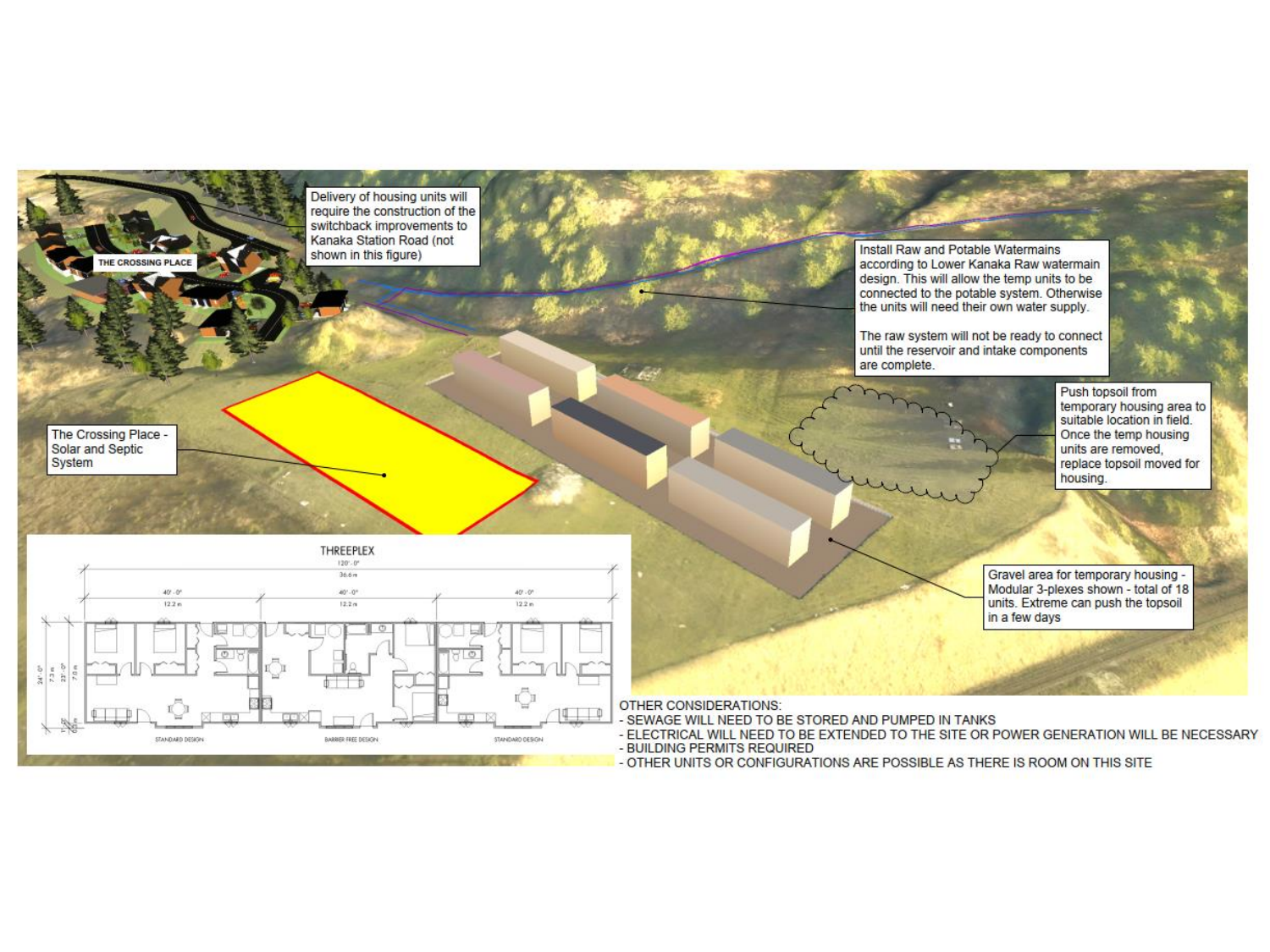### Next Steps

- Review initial concepts with Kanaka Bar and incorporate feedback
- Prepare revised concepts and advance applicable planning and engineering work
- Prepare revised presentation to Federal/Provincial emergency response agencies to secure capital funding
- Advance construction